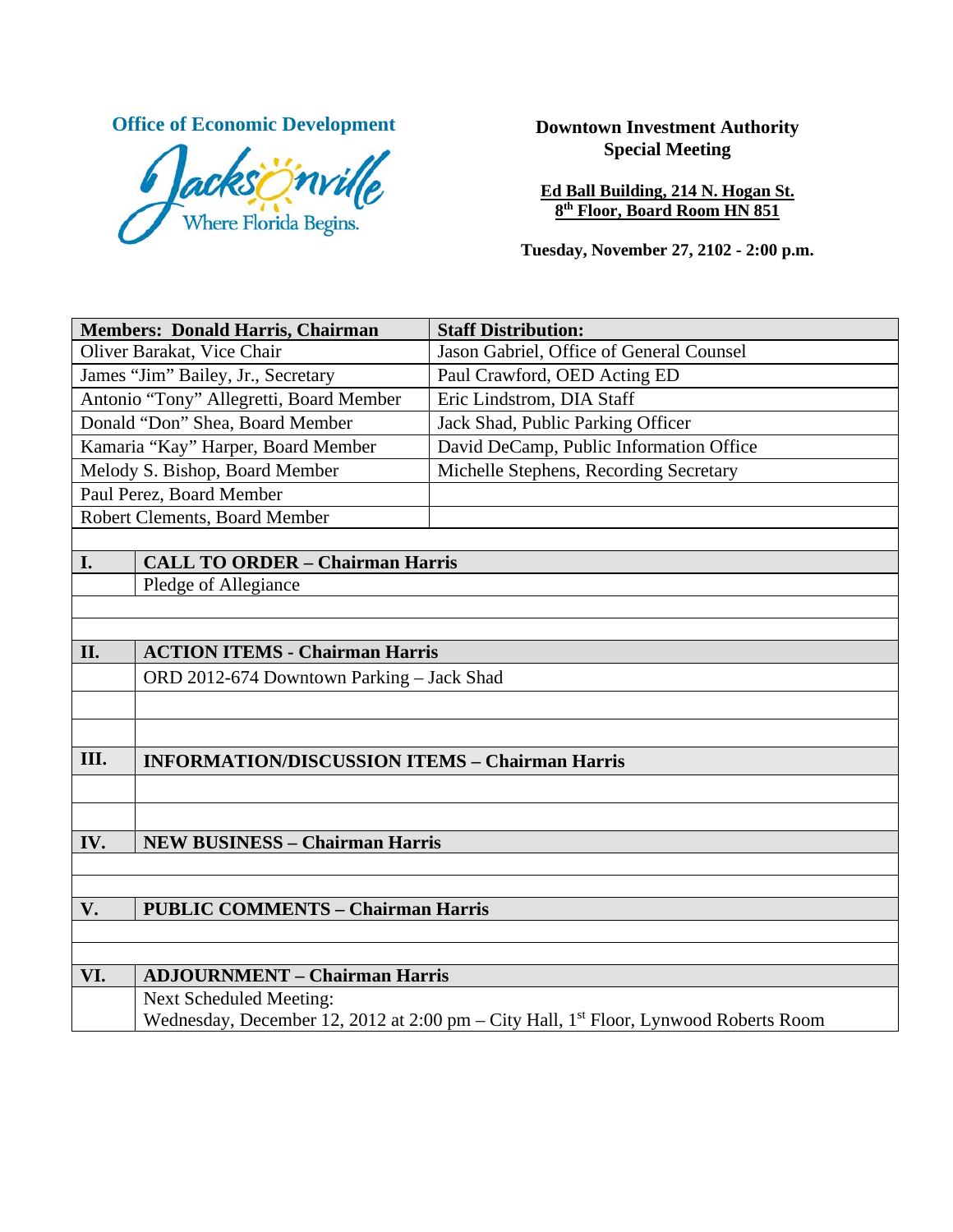

**Office of Economic Development Downtown Investment Authority** 

**SPECIAL MEETING Ed Ball Building, 214 N. Hogan St., 8th Floor Board Room 851 Hall**

*Tuesday, November 27, 2012 – 2:00 p.m.*

# *MEETING MINUTES*

**Board Members Present:** Chairman D. Harris, T. Allegretti, D. Shea, J. Bailey, K. Harper, M. Bishop, O. Barakat, and P. Perez

**Board Member Not Present:** R. Clements

**Office of General Council:** Jason Gabriel and Dylan Reingold

**Attendees:** Paul Crawford, OED Acting ED; Eric Lindstrom, DIA Staff; Michelle Stephens, Recording Secretary; Jack Shad, Public Parking Officer; Heather Reber, Council Auditors Office; Chris Hand, Mayor's Administration; and Mia Jones, Mayor's Administration

**Council Members Present:** Lori Boyer, District 5

## **CALL TO ORDER**

Chairman Harris called the meeting to order at approximately 2:08 p.m., opening with the Pledge of Allegiance.

The purpose of the special meeting of the DIA was to review and potentially forward a recommendation of approval to City Council for ORD 2012-674. The legislation was presented to the DIA at their November 14, 2012 meeting where it was the consensus of the board that they needed more time to review the legislation. The board agreed to hold a special meeting the week of November 26, to review the legislation again as a board.

## **ACTION ITEM**

#### ORDINANCE 2012-674

To help put the legislation in better context; Jack Shad provided an overview of how the parking legislation was developed, current rules and the big picture of what they want to be able to do once the legislation is approved.

The following were relative comments from the board:

- Great to have flexibility for parking rates as a tool.
- Suggested that parking not be thought of as a profit center for the city but as an amenity of downtown in order to make downtown more competitive with other locations in the area for office, retail, etc.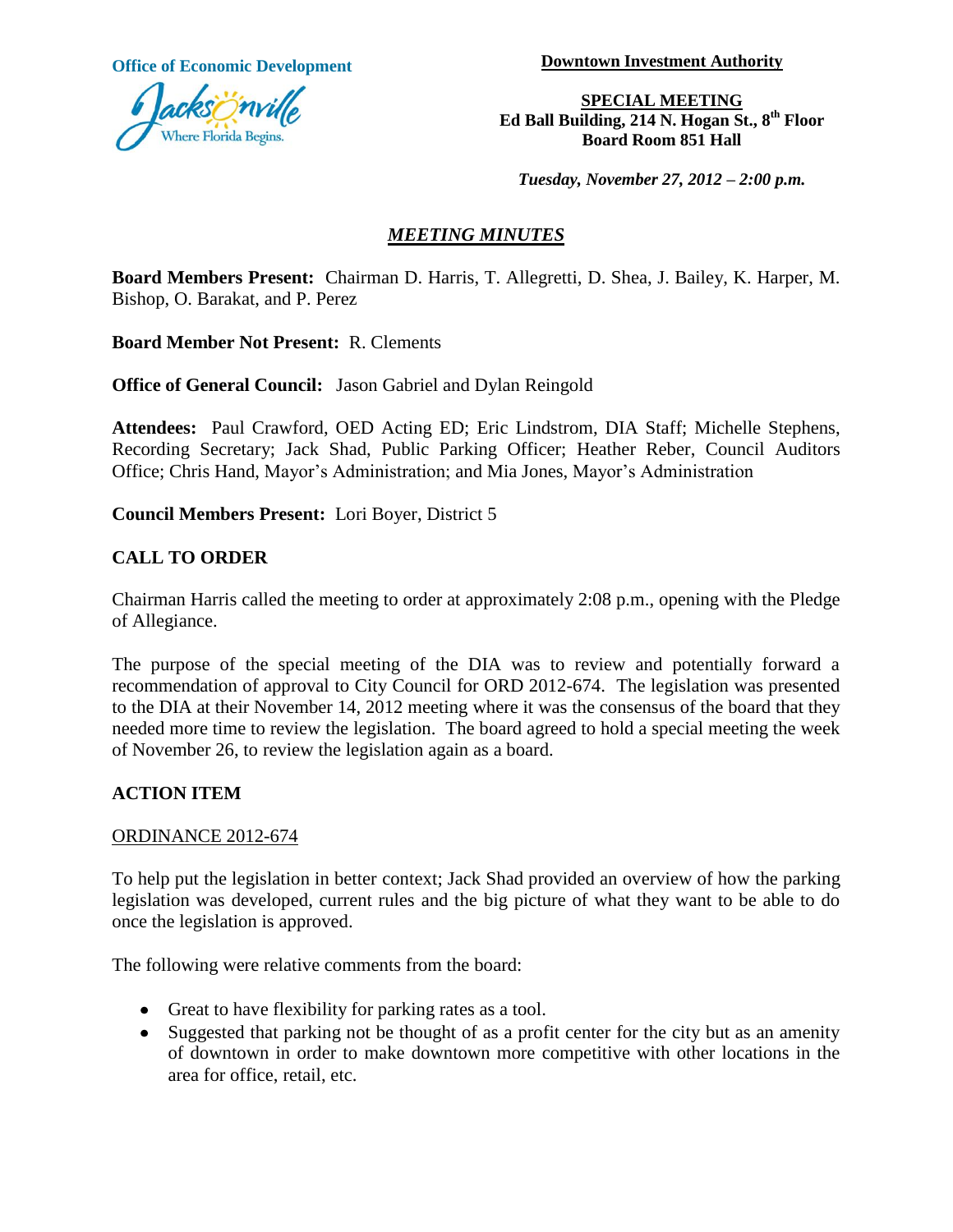Downtown Investment Authority (DIA) Special Meeting November 27, 2012 Page 2 of 5

- Cautioned in developing flexibility, important that we do not position the on-street parking network or the city-owned or operated off-street facilities so they compete economically with the private garage operators.
- Noting that the legislation was drafted prior to the existence of the DIA, concerned with repeated reference to the OED Executive Director, adding that it also says the OED will develop goals for downtown revitalization, emphasizing that is the role of the DIA. The DIA is responsible for developing a plan for downtown and that plan would presumably include parking related to downtown.
- The DIA needs to be responsible for defining the guidelines; policies and objectives related to parking downtown and they need to be tied to something. An investor is not going to come downtown when someone has the ability and power to increase and change prices.
- We finally have a new authority (DIA) and are in the process of recruiting an executive director; we need to give them the confidence that they are going to have say over day-today parking incentives and day-to-day parking management decisions related to downtown, not the individual that is responsible for economic development in the rest of the county.
- Noted that in the Mayor's press conference announcing the new Office of Economic Development, it would cover everything except downtown.
- Suggested a subcommittee for parking to look at the legislation and separate the downtown district matters from the remainder of the county-related parking matters.
- Questioned the need for the legislation to move forward so rapidly. Would like clarification of other issues (ADA, interpretation of four- hour parking permit, to name a few) within the legislation in addition to the authority reference of the OED and DIA.

Regarding the timing issue, Mr. Shad commented that he is required by law since the Water Street Garage is 110 percent occupied, to discontinue the promotional rate which will almost double the rates for the customers currently there.

Concerned that the reason for the legislation to move forward without delay appears to be based on one issue (the Water Street Garage).

Mr. Shad replied that he has other issues. He has pay and display devices that are paid for that he wants to install, which will give a 24-hour payment ability at some lots. Until he drops the hourly rate from \$1.07 to \$1.00 he cannot use those devices. He added that there are a host of other minor operational issues that the legislation will help with.

Generally, the DIA did not object to the legislation over all with the exception of the repeated reference in the legislation to the Office of Economic Development Executive Director having the sole decision making authority related to parking policy, rates, etc. for downtown. The DIA needs to be involved and responsible in the setting of policies and objectives related to parking in downtown.

Board Member Shea suggested that the DIA support the legislation with an amendment.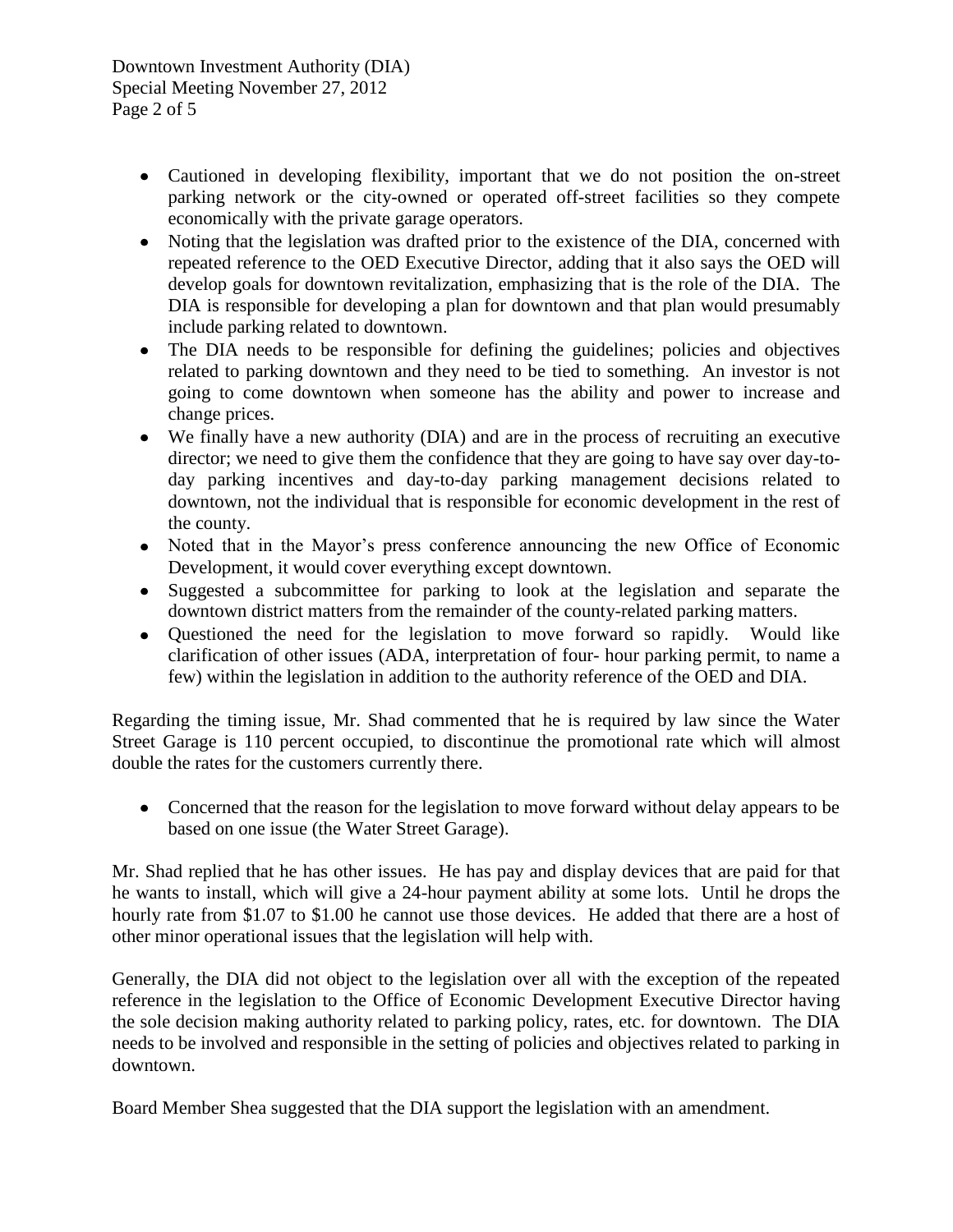Downtown Investment Authority (DIA) Special Meeting November 27, 2012 Page 3 of 5

**A MOTION WAS MADE BY BOARD MEMBER D. SHEA AND SECONDED BY BOARD MEMBER M. BISHOP TO APPROVE ORD 2012-674 WITH AMENDMENT, "THE DEVELOPMENT OF ALL POLICIES AND PRACTICES FOR MUNICIPAL PARKING RESOURCES WITHIN THE DOWNTOWN AREA SHALL BE THE RESPONSIBILITY OF THE DIA. UNTIL SUCH TIME AS THE DIA HAS AN EXECUTIVE DIRECTOR SAID RESPONSIBILITY SHALL BE GRANTED TO THE EXECUTIVE DIRECTOR OF THE OED. THE MOTION PASSED UNANIMOUSLY 8- 0-0.**

The following were relative comments of the board:

Suggested adding to the motion that during the interim period of an Executive Director of the DIA being hired, development of downtown parking policies and practices being considered by the OED would require review and approval of the DIA.

Chair Harris commented that the suggested amendments be included in the motion made by Board Member D. Shea.

Board Member Shea's amendment now reads, **"THE DEVELOPMENT OF ALL POLICIES AND PRACTICES FOR MUNICIPAL PARKING RESOURCES WITHIN THE DOWNTOWN AREA SHALL BE THE RESPONSIBILITY OF THE DIA. UNTIL SUCH TIME AS THE DIA HAS AN EXECUTIVE DIRECTOR SAID RESPONSIBILITY SHALL BE GRANTED TO THE EXECUTIVE DIRECTOR OF THE OED IN CONCERT WITH THE DIA."** 

In reference to a suggestion that the language in the bill replace reference to OED with DIA, conversation about reporting structure of the Public Parking Officer and functions of the Office of Public Parking were discussed. It was clarified that the issue was not who the Public Parking Officer or the functions of the Office of Public Parking report to, the issue is with the DIA not being involved in parking-related matters as they relate to the jurisdiction of the DIA. The DIA is not interested in being involved with the operations of the Office of Public Parking, but needs knowledge in advance of what is going on policy wise, economic development incentive wise, etc. for downtown parking. The issue is not who enforces parking; the issue is the DIA needs to be involved with setting the objectives and policies related to parking downtown.

Entering the conversation midstream, Chis Hand was present and referring to the lengthy reform process last year, he advised that the Administration is open to a lot of ideas and happy to meet with the DIA individually or as a group to talk about any issues they have prior to moving forward on recommending policy changes that the Administration and City Council worked on last year.

Board Member Shea commented that it sounds like more discussion is needed. In deference to recoup the comments made by C. Hand, and if it will clear the air, offered to withdraw his motion because the recommendation has been made that they not make a motion right now.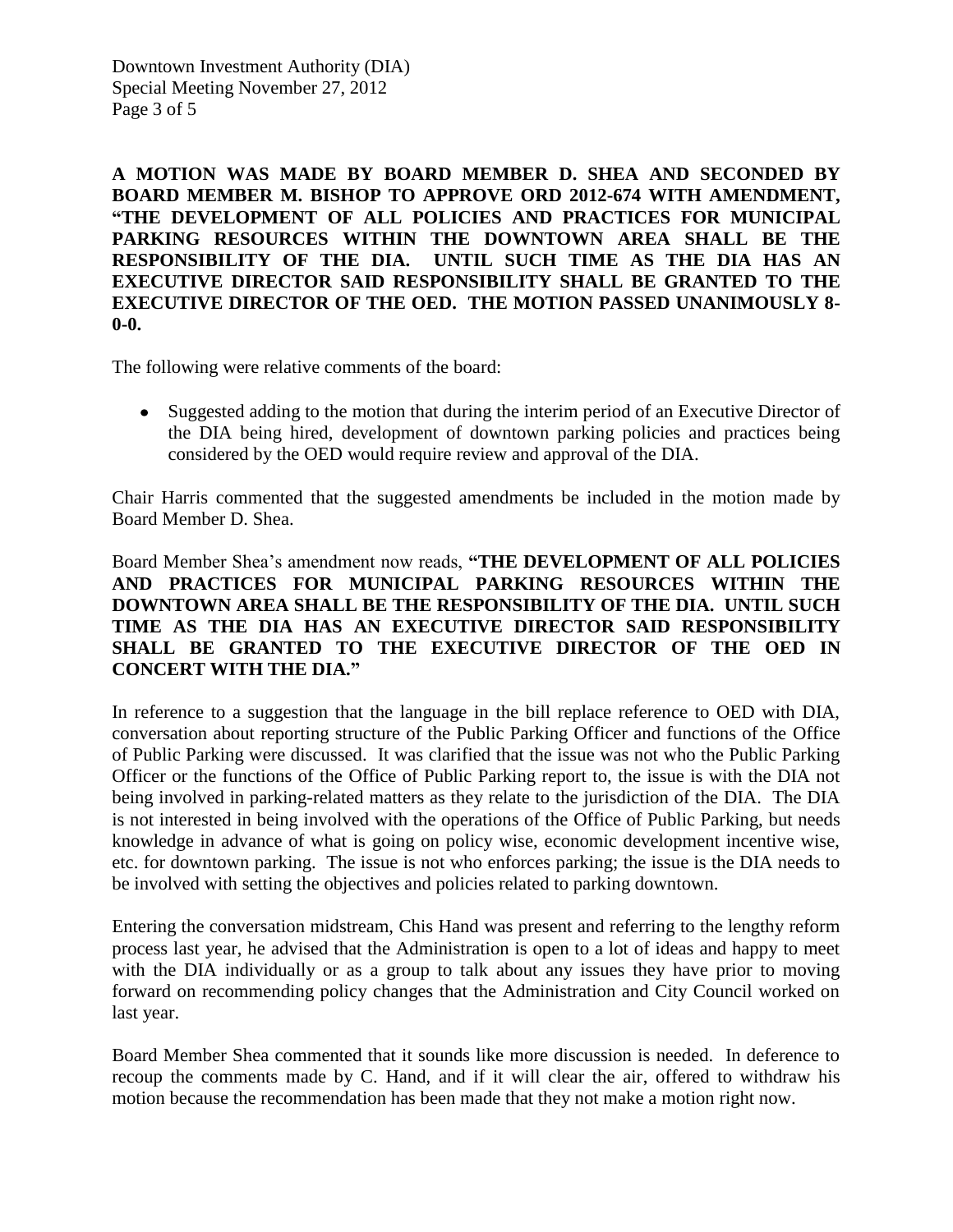Downtown Investment Authority (DIA) Special Meeting November 27, 2012 Page 4 of 5

Chair Harris asked for a motion to approve and a motion was not made or seconded. Being no motion was made, Chair Harris suggested the board's stance was to defer.

Mr. Gabriel advised that the board has four options:

- 1. Recommend approval
- 2. Recommend denial
- 3. Recommend approval with amendments
- 4. Defer

Chis Hand, Mayor's Chief of Staff, commented regarding the subject of where parking should be located within the city's organizational structure, that the Administration is willing and committed to have that conversation with the DIA, adding that for a number of reasons the Administration and City Council introduced the parking bill and are eager to see it move forward. He suggested that the DIA could move forward with the underlying legislation reiterating that the Administration is open for discussion with the DIA regarding where parking should be situated in the city's organizational structure.

Board Member Shea commented that the DIA is not focused on where the Office of Public Parking should be within the city's organizational structure and does not desire to manage the parking system, adding that he thinks it is where it should. He clarified that they were talking about the DIA's responsibility to set parking policy for the downtown portion of the city. Having that responsibility in the current legislation with the OED sets cross purposes to one of the underlying principles of a downtown plan, which the DIA is responsible to form. The DIA should have some meaningful say in how parking policy for downtown is created.

Board Member Shea departed the meeting at approximately 3:09 pm.

#### **Motion made by Melody Bishop:**

Board Member M. Bishop suggested that an amendment could be made saying that the DIA supports the underlying legislation but reserve as Don was saying, "the development of all practices and policies should be by the DIA and said responsibility shall be granted to the OED until such time as the DIA ED has been hired."

Mr. Gabriel commented that he was hearing the following motion, "A recommendation of approval of 2012-674 that the parking policies as set forth in 2012-674 with respect to the downtown boundaries would be done in consultation with the DIA.

Board Member Harper suggested they stick more with Board Member Shea's withdrawn motion and Board Member M. Bishop's previously existing motion. She commented that the "in consultation with" was too vague and should be clearer until structural issues, etc. are resolved. She prefers to stick with the concept of OED manages parking but that any policy changes or incentive packages have to be approved by the DIA until the ED of the DIA is in place and those powers will then flow to him or her.